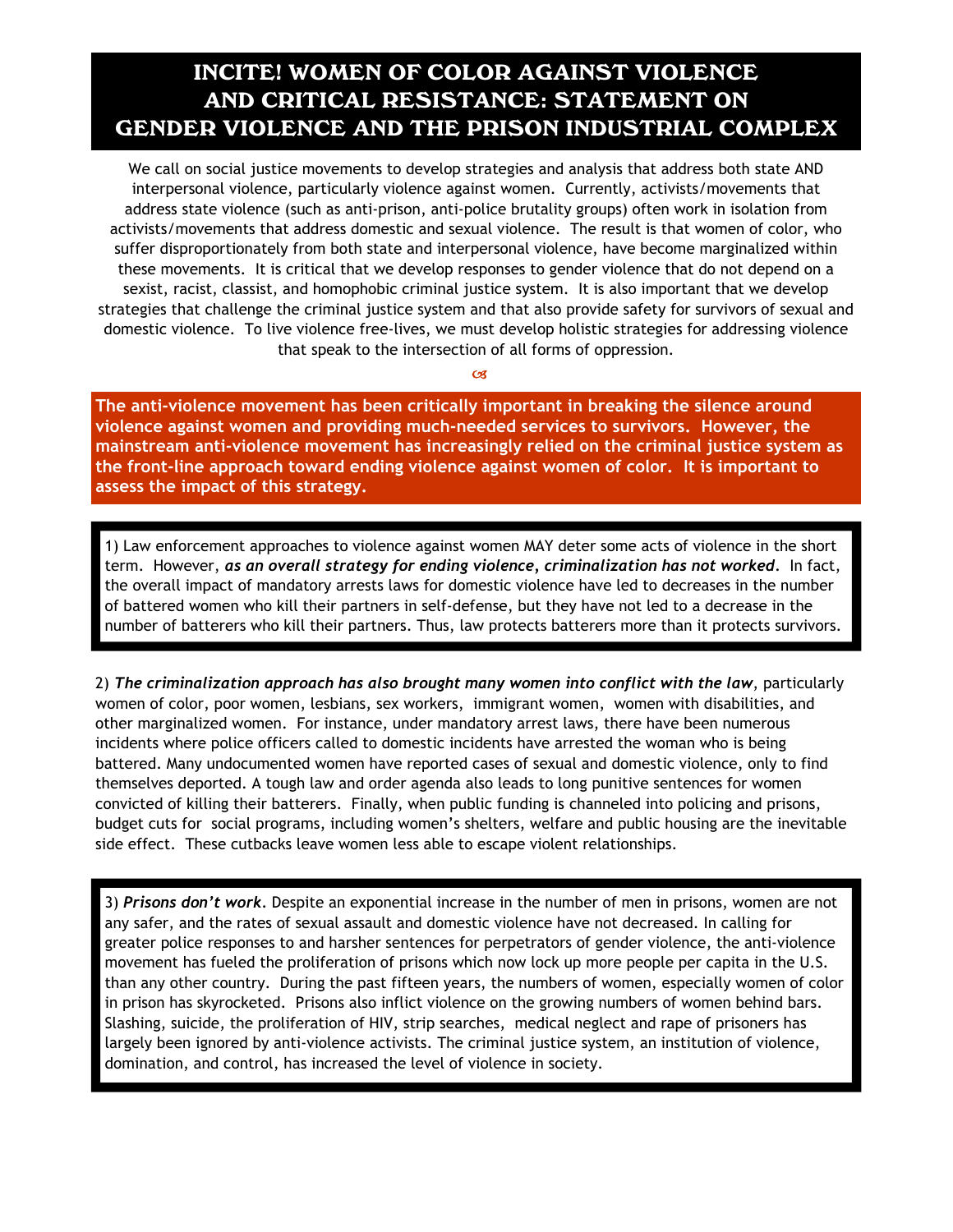4) *The reliance on state funding to support anti-violence programs has increased the professionalization of the anti-violence movement and alienated it from its community-organizing, social justice roots.* Such reliance has isolated the anti-violence movement from other social justice movements that seek to eradicate state violence, such that it acts in conflict rather than in collaboration with these movements.

5) *The reliance on the criminal justice system has taken power away from women's ability to organize collectively* to stop violence and has invested this power within the state. The result is that women who seek redress in the criminal justice system feel disempowered and alienated. It has also promoted an individualistic approach toward ending violence such that the only way people think they can intervene in stopping violence is to call the police. This reliance has shifted our focus from developing ways communities can collectively respond to violence.

**In recent years, the mainstream anti-prison movement has called important attention to the negative impact of criminalization and the build-up of the prison industrial complex. Because activists who seek to reverse the tide of mass incarceration and criminalization of poor communities and communities of color have not always centered gender and sexuality in their analysis or organizing, we have not always responded adequately to the needs of survivors of domestic and sexual violence.** 

**C** 

1) *Prison and police accountability activists have generally organized around and conceptualized men of color as the primary victims of state violence.* Women prisoners and victims of police brutality have been made invisible by a focus on the war on our brothers and sons. It has failed to consider how women are affected as severely by state violence as men. The plight of women who are raped by INS officers or prison guards, for instance, has not received sufficient attention. In addition, women carry the burden of caring for extended family when family and community members are criminalized and warehoused. Several organizations have been established to advocate for women prisoners; however, these groups have been frequently marginalized within the mainstream anti-prison movement.

2) *The anti-prison movement has not addressed strategies for addressing the rampant forms of violence women face in their everyday lives*, including street harassment, sexual harassment at work, rape, and intimate partner abuse. Until these strategies are developed, many women will feel shortchanged by the movement. In addition, by not seeking alliances with the anti-violence movement, the anti-prison movement has sent the message that it is possible to liberate communities without seeking the well-being and safety of women.

3) *The anti-prison movement has failed to sufficiently organize around the forms of state violence faced by LGBTI communities.* LGBTI street youth and trans people in general are particularly vulnerable to police brutality and criminalization. LGBTI prisoners are denied basic human rights such as family visits from same sex partners, and same sex consensual relationships in prison are policed and punished.

4) *While prison abolitionists have correctly pointed out that rapists and serial murderers comprise a small number of the prison population, we have not answered the question of how these cases should be addressed.* The inability to answer the question is interpreted by many anti-violence activists as a lack of concern for the safety of women.

5) The various alternatives to incarceration that have been developed by anti-prison activists have *generally failed to provide sufficient mechanism for safety and accountability for survivors of sexual and domestic violence*. These alternatives often rely on a romanticized notion of communities, which have yet to demonstrate their commitment and ability to keep women and children safe or seriously address the sexism and homophobia that is deeply embedded within them.